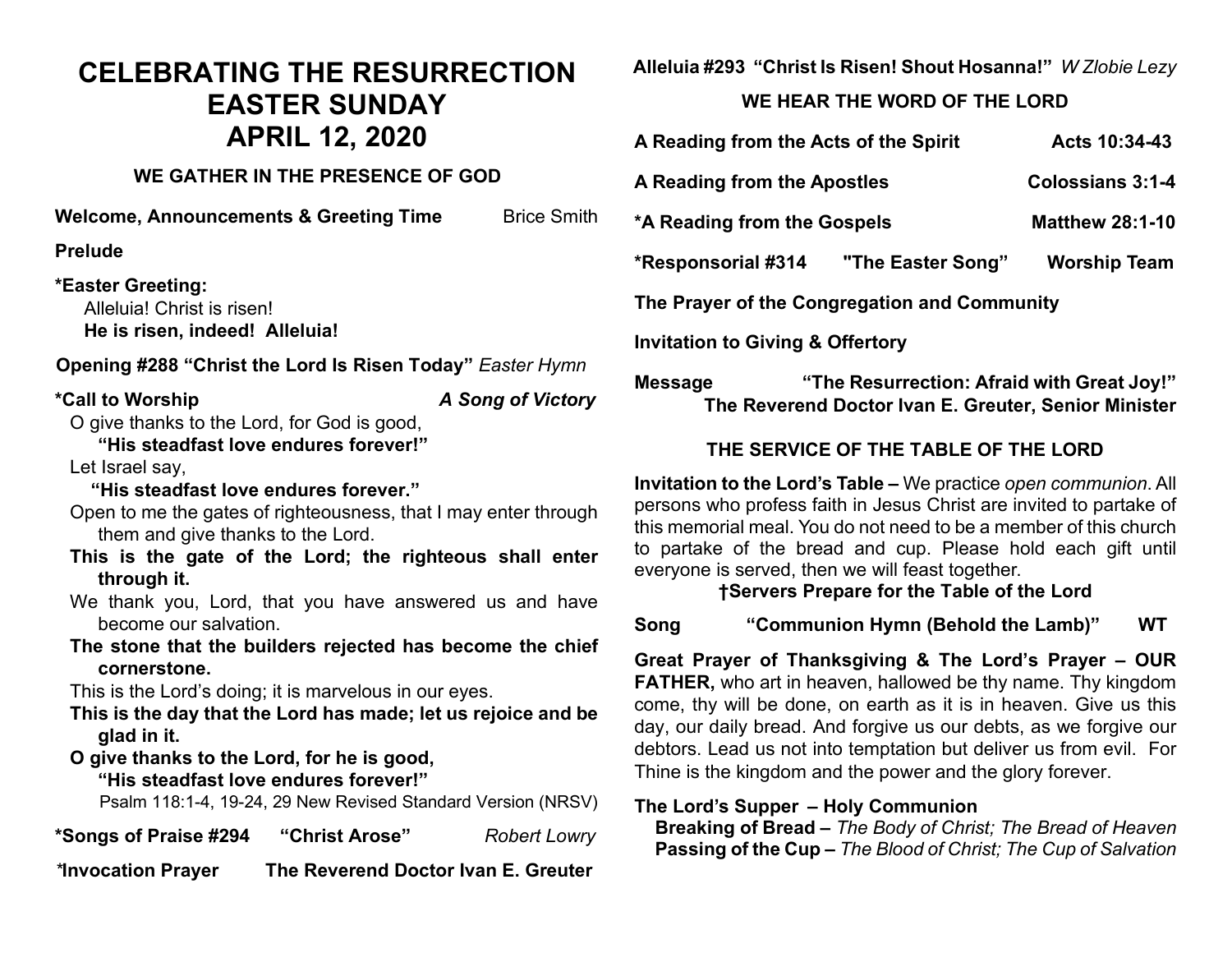#### **RESPONDING TO THE HOLY SPIRIT IN FAITH & SERVICE**

**\*Invitation to Faith and Fellowship –** If the Spirit of God is moving you to receive God's forgiving love in Jesus, calling you to be a follower of Jesus in the waters of baptism, or encouraging you to join this Christian Church, please come forward during this song.

**\* Song #447 "Because He Lives"** *Resurrection*

**\*Spoken Benediction The Reverend Doctor Ivan E. Greuter**

#### **Postlude**

\*Please stand if able

**BELIEVER'S BAPTISM** – We practice "believer's baptism" which is the immersion of a person in water – regardless of age – who receives Jesus Christ as his/her personal Savior and publicly professes faith to walk the Jesus way. The Council schedules baptisms on Sunday mornings throughout the year. If you would like to be baptized, then come to the front during the last song or speak with the Minister or one of the Church leaders.

**THE LORD'S SUPPER –** We celebrate the Lord's Supper (Holy Communion) on the first Sunday of each month, and on special occasions. All persons of faith, regardless of age, race or church affiliation, are welcome to partake of the Table of the Lord. In solidarity with our brothers and sisters, we use only non-alcoholic grape juice. Please hold each element until everyone is served, then we will feast together. Gluten-free wafers are available upon



request. Homebound delivery is available upon request.

**American Baptist Church USA –** American Baptist Churches USA (ABCUSA) is one of the most diverse Christian denominations today, with approximately 5,000 local congregations comprised of 1.3 million members across the United States and Puerto Rico.

[www.abc-usa.org](http://www.abc-usa.org/)

# **Sunday, April 12** CELE ATE EASTER

**West Side Baptist Church of Topeka** www.facebook.com/wsbctopeka

## WEST SIDE BAPTIST CHURCH<br>1008 SW Fourth Street | Topeka, KS 66606

Phone: (785) 233-4241 [www.wsbctopeka.org](http://www.wsbctopeka.org/)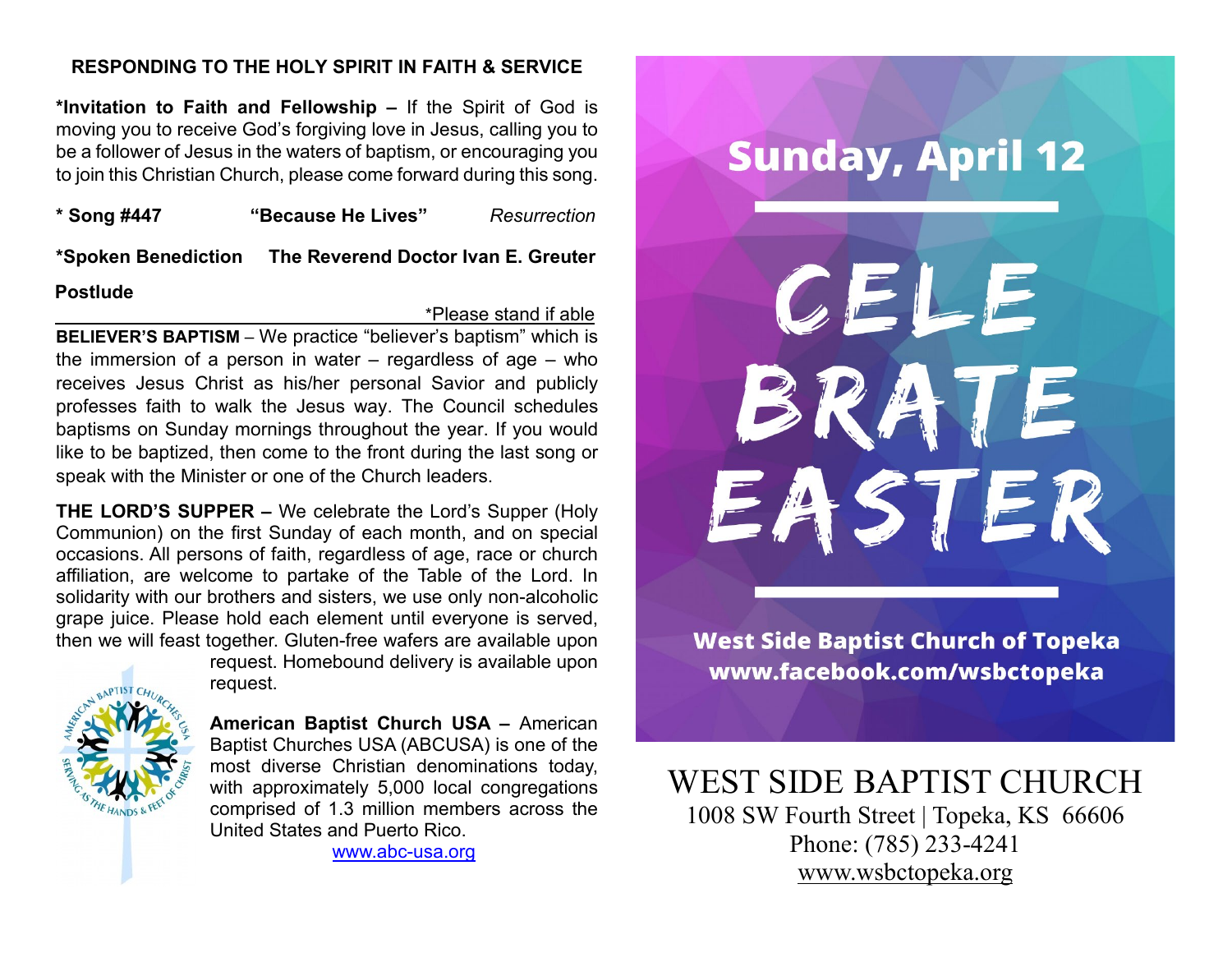#### **#288 CHRIST THE LORD IS RISEN TODAY**

- 1 Christ the Lord is risen today, Alleluia! All creation, join to say Alleluia! Raise your joys and triumphs high, Alleluia! Sing, ye heavens, and earth reply, Alleluia!
- 2 Love's redeeming work is done, Alleluia! Fought the fight, the battle won, Alleluia! Death in vain forbids him rise, Alleluia! Christ has opened paradise. Alleluia!
- 3 Lives again our glorious King, Alleluia! Where, O death, is now thy sting? Alleluia! Once he died our souls to save, Alleluia! Where thy victory, O grave? Alleluia!
- 4 Soar we now where Christ has led, Alleluia! Following our exalted Head, Alleluia! Made like him, like him we rise, Alleluia! Ours the cross, the grave, the skies. Alleluia!

Author: Charles Wesley, 1707-1788 (alt.) Copyright: Public Domain Tune Name: EASTER HYMN, © Copyright: Public Domain

#### **#294 Christ Arose!**

1 Low in the grave he lay— Jesus my Savior, waiting the coming day— Jesus my Lord!

- **REFRAIN:** Up from the grave he arose, with a mighty triumph o'er his foes; he arose a victor from the dark domain, and he lives forever with his saints to reign. He arose! He arose! Hallelujah! Christ arose!
	- 2 Vainly they watch his bed— Jesus my Savior, vainly they seal the dead— Jesus my Lord! **[Refrain]**
	- 3 Death cannot keep his prey-- Jesus my Savior, he tore the bars away-- Jesus my Lord! **[Refrain]**

Author: Robert Lowry, 1826-1899 © Copyright: Public Domain Tune Name: CHRIST AROSE, Composer: Robert Lowry, 1826-1899 © Copyright: Public Domain

#### **CHRIST IS RISEN! SHOUT HOSANNA!**

1 Christ is risen! Shout Hosanna! Celebrate this day of days! Christ is risen! Hush in wonder: all creation is amazed. In the desert all-surrounding, see, a spreading tree has grown. Healing leaves of grace abounding bring a taste of love unknown.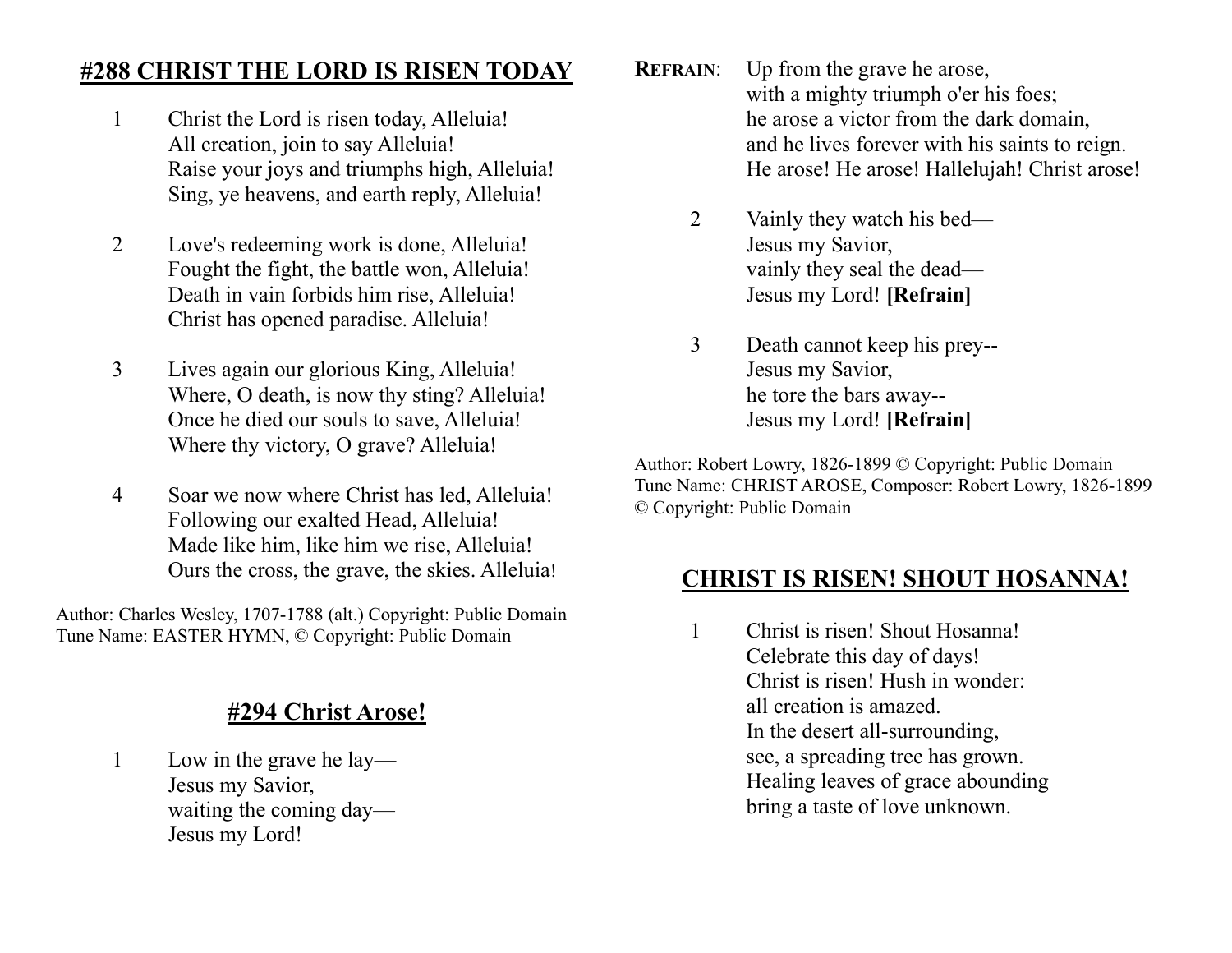- 2 Christ is risen! Raise your spirits from the caverns of despair. Walk with gladness in the morning. See what love can do and dare. Drink the wine of resurrection, not a servant, but a friend. Jesus is our strong companion. Joy and peace shall never end.
- 3 Christ is risen! Earth and heaven nevermore shall be the same. Break the bread of new creation where the world is still in pain. Tell its grim, demonic chorus: "Christ is risen! Get you gone!" God the First and Last is with us. Sing Hosanna, everyone!

Author: Brian Wren, 1936-. Copyright: Words © 1986 Hope Publishing Company. Tune Name: W ZLOBIE LEZY, Source: Polish folk tune, Copyright: Music © Rosalind Rusbridge All rights reserved. [www.ccli.com](http://www.ccli.com/) CCLI License # 11045747

#### **#314 EASTER SONG**

Verse Hear the bells ringing they're singing That we can be born again Hear the bells ringing they're singing Christ is risen from the dead The angel up on the tombstone said He is risen just as He said Quickly now go tell His disciples That Jesus Christ is no longer dead

Chorus Joy to the world He is risen alleluia He's risen alleluia He's risen alleluia alleluia (Alleluia)

CCLI Song # 12279 Author: Anne Herring © 1974 Latter Rain Music (Admin. by Capitol CMG Publishing) For use solely with the SongSelect® Terms of Use. All rights reserved. [www.ccli.com](http://www.ccli.com/) CCLI License # 11045747

#### **COMMUNION HYMN (BEHOLD THE LAMB)**

| Verse 1 | Behold the Lamb who bears our sins away<br>Slain for us and we remember<br>The promise made that all who come in<br>faith<br>Find forgiveness at the cross<br>So we share in this Bread of Life<br>And we drink of His sacrifice<br>As a sign of our bonds of peace<br>Around the table of the King    |
|---------|--------------------------------------------------------------------------------------------------------------------------------------------------------------------------------------------------------------------------------------------------------------------------------------------------------|
| Verse 2 | The body of our Savior Jesus Christ<br>Torn for you eat and remember<br>The wounds that heal the death that brings<br>us life<br>Paid the price to make us one<br>So we share in this Bread of Life<br>And we drink of His sacrifice<br>As a sign of our bonds of love<br>Around the table of the King |